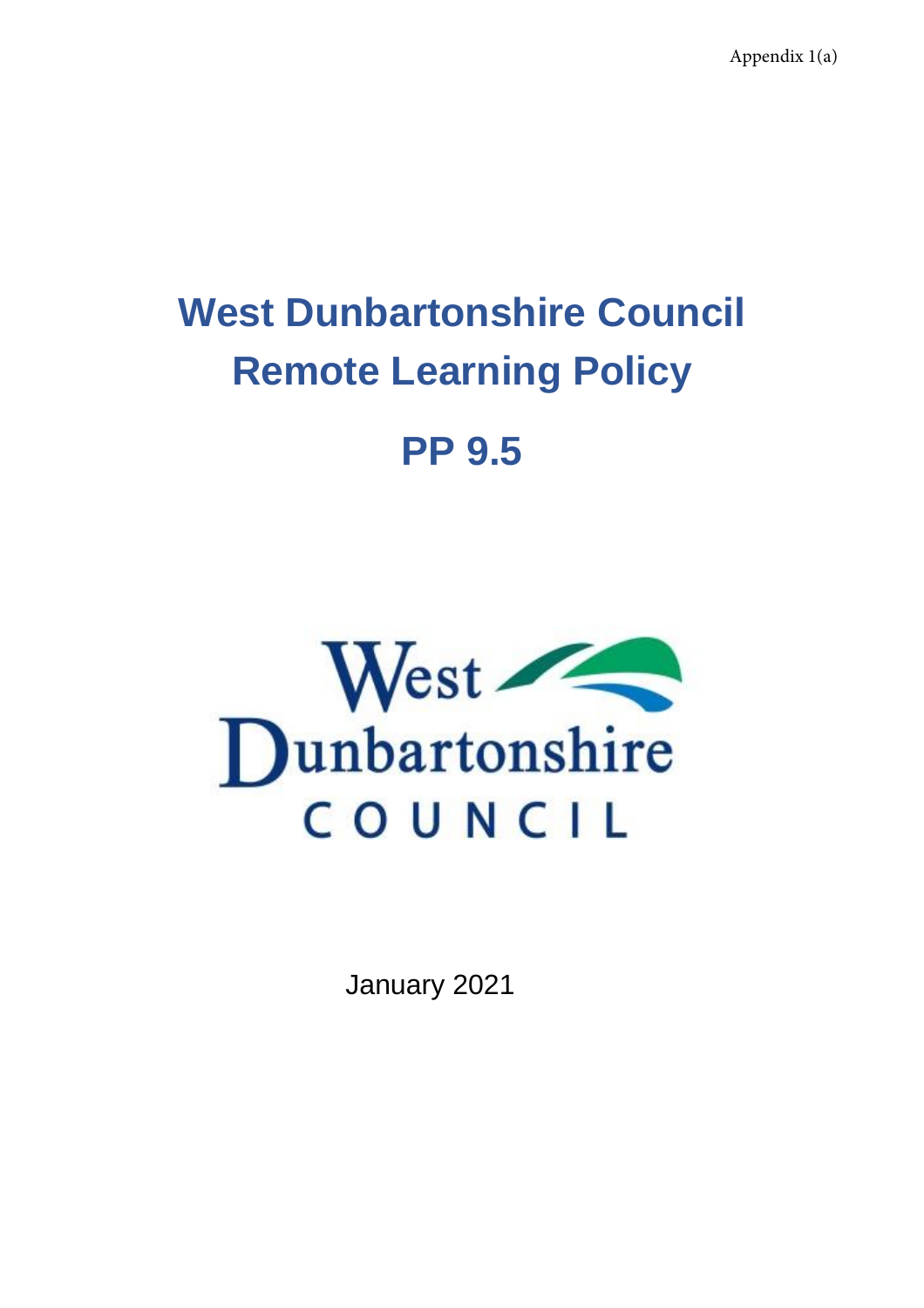

# **Policy: PP 9.5 – Remote Learning**

Author: Julie McGrogan

**Educational Services** Last Updated January 2021

# **Background**

In recent years, online learning has been an integral part of learning and teaching across schools in West Dunbartonshire Council. The use of our online platform [Ourcloud.buzz](https://sites.google.com/ourcloud.buzz/public) has enabled our schools and early learning and childcare centres to enhance the learning and teaching experience and promote independent learning.

Remote online learning became the main platform for our children and young people to access support from our staff to continue with their learning during the school closures in March 2020. Our children and young people are becoming more adept in the use of technology for social and economic purposes, however, when it comes to education, there is a strong desire for the child or young person's entitlement to be supported with direct, real-time interaction between teachers and pupils.

This policy for remote learning brings together key elements of research and information including online safety, as well as our own experience, to support provision of remote learning in the current context of COVID-19.

This policy should be deployed using a collegiate and collaborative approach in line with the 35 hour working week applying flexible management of resource to support delivery. It is expected that all children and young people in West Dunbartonshire will be supported through direct contact with teaching and support staff when working remotely. An adaptive approach is required to ensure the entitlement to direct teaching and learning is achieved whilst supportive of the need to adjust to individual and local circumstances.

# **Aims**

- $\Box$  To ensure there is a consistent approach to remote learning across WDC schools adapted to the individual context of schools and ELC and agreed collegiately;
- $\Box$  To build on the existing provision and positive experience of remote learning using Ourcloud digital learning platform, the virtual campus – [Campus@wdc,](https://sites.google.com/ourcloud.buzz/wdcvirtualschool/home) West Os, and the national offer;
- $\Box$  To provide clear advice and guidance on expectations for remote delivery in the context of the COVID pandemic;
- $\Box$  To give all children and young people the highest quality educational opportunities possible through a blend of learning.

# **Remote Learning**

# **Key Principles**

 $\Box$  does not replicate face to face in school teaching – in style, approach or hours of delivery;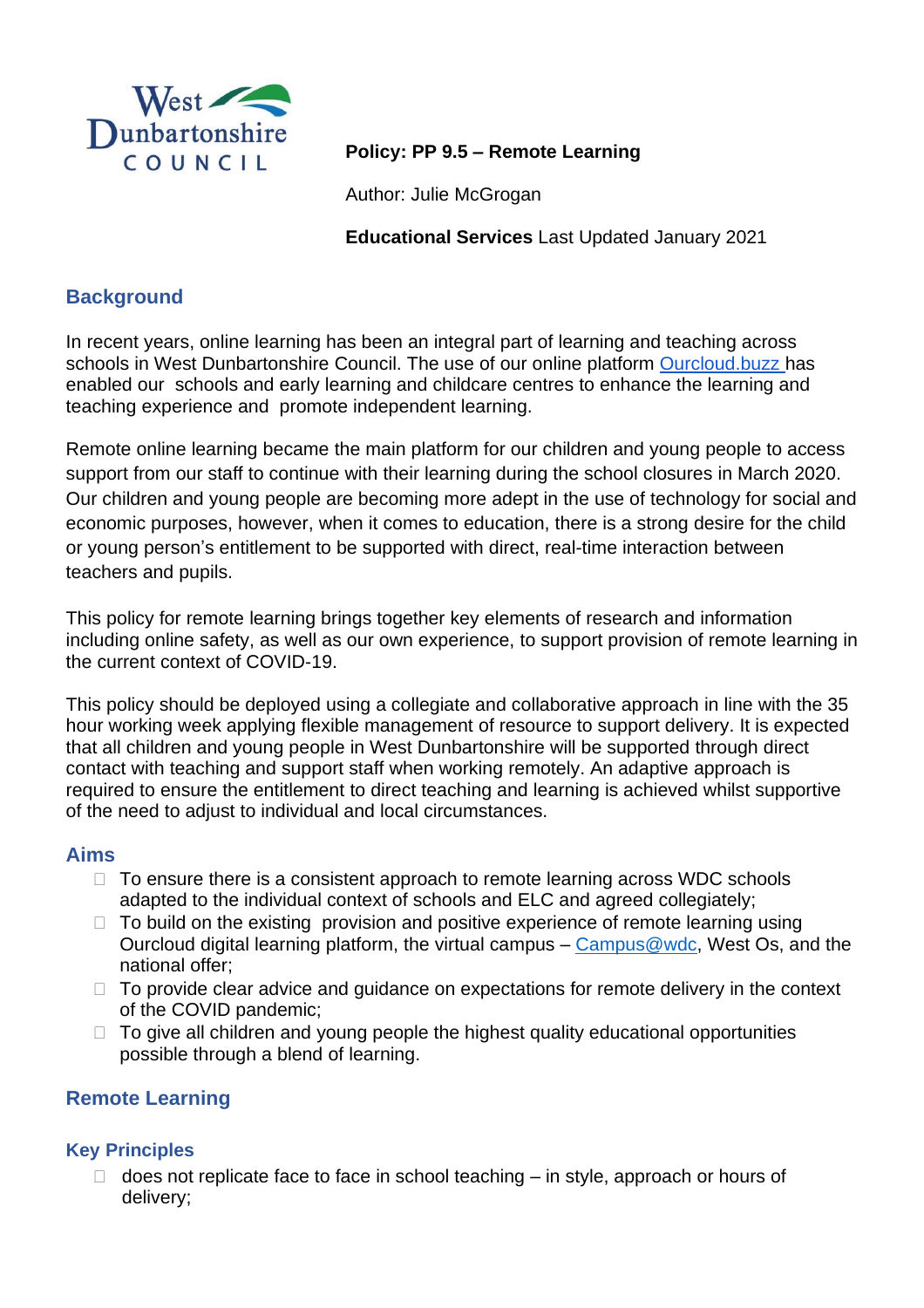- $\Box$  retains responsibility with the class teacher for planning and organising children and young people's learning with parents and carers encouraged to support the learning experience ;
- $\Box$  provides opportunities for learners to progress and extend their learning and attainment;
- $\Box$  includes approaches to assessment of learning and providing feedback that support and capture children and young people's achievements and attainment in school and at home;
- $\Box$  encourages learning activities to ensure engagement for all, considering the age and stage of development of learners, and introducing increasing opportunities for independent study as appropriate;
- $\Box$  provides learning activities for learners who require additional support for learning and any learners who may be particularly vulnerable, disadvantaged or disengaged;
- $\Box$  fosters a shared understanding between home and school of the remote learning approach and the respective roles and responsibilities of all involved;
- $\Box$  endeavours to tackle digital exclusion, including the provision of devices and connectivity solutions to support learning;
- $\Box$  fosters partnership working with community providers and third sector organisations to support provision.

In line with these key principles, children and young people are entitled to:

- $\Box$  learning opportunities which reflect the principles of Curriculum for Excellence, allowing learners to develop their knowledge, skills and attributes in a variety of relevant contexts and across curriculum areas;
- $\Box$  access to appropriate physical and digital resources where needed this might include learning materials, textbooks and / or digital devices and access to the Internet;
- $\Box$  on-line resources that will be consistently used across learning to aid interaction, assessment, attainment and allow feedback of the learning experience;
- $\Box$  regular high quality interactive learning and teaching using technology or other remote methods but expectations must be reasonable.
- $\Box$  a balance of live learning and independent activity;
- $\Box$  access to learning activities which are available for learners to revisit as often as necessary and possible;
- $\Box$  ongoing dialogue, reflection and feedback with practitioners in relation to their own learning;
- $\Box$  daily registration/check in for every learner, recognising that the format for this may vary depending on the age and stage of learners;
- $\Box$  regular opportunities for engagement with other pupils to support learning, as well as informal engagement to ensure learners have the opportunity to see each other and work together;
- $\Box$  due regard for their well-being and safeguarding.

# **Conditions for Delivery**

- Collaborative working in schools/ELC, Local Learning Communities, Curriculum Networks and sectors to support sharing of resources and practice;
- Access to Google Classroom via ourcloud for all staff, children and young people;
- Staff, children and young people familiar with WDC Virtual School ['Campus@WDC';](https://sites.google.com/ourcloud.buzz/wdcvirtualschool/home)
- Staff experienced in use of Google classroom in school/ELC being supported to build on good practice established during lockdown;
- Professional learning support availability on use of digital learning platform;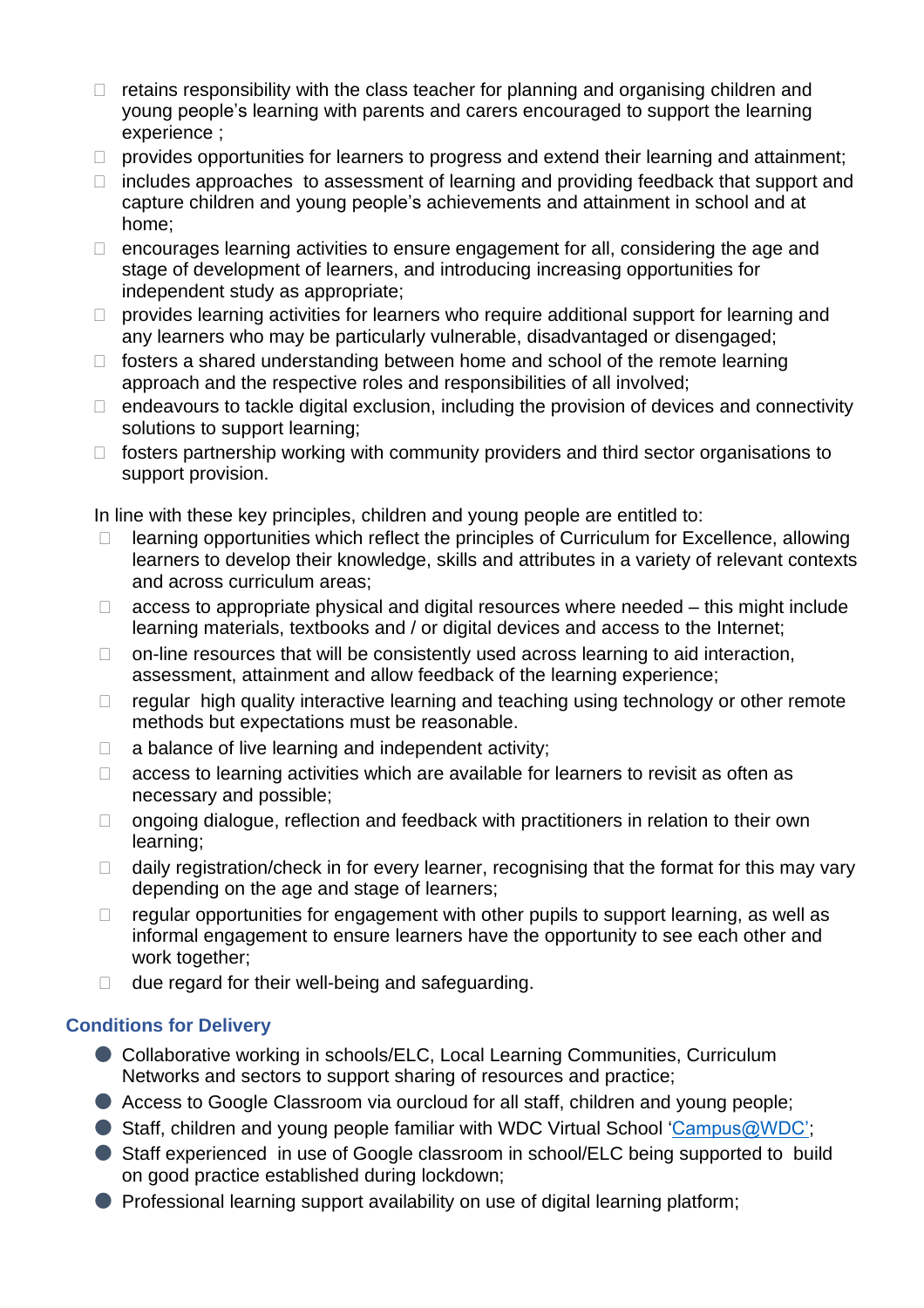● Established approach to assessing digital needs at home, such as access to a device or Internet.

#### **Expectations**

Provision of an appropriate timetable of remote learning during the period from Monday 11 to Friday 29 January. Arrangements for the period of Monday 1 February onwards will be communicated at the earliest opportunity. Our children and young people will engage in a planned programme of direct teaching and contact across the week. Any young person finding it challenging to engage could be considered vulnerable and may be supported in school. Our school leaders with our partners will provide support to any family finding it difficult to manage their child or young person's remote learning.

# **Roles and Responsibilities**

#### **Senior Leaders**

Responsible for coordinating and monitoring remote learning and should:

- work collaboratively and flexibly with staff to support and manage the delivery of remote learning taking into account individual staff circumstances;
- adopt a personalised approach in the management of staff supporting their individual personal and professional needs to deliver a range of resources and teaching approaches, including digital technologies of which live and recorded lessons are one part of a range of approaches;
- identify and provide support where there may be professional learning requirements for staff;
- provide staff with appropriate resources to deliver online learning;
- manage communication with parents including password management;
- oversee the tracking and monitoring of pupil engagement in remote learning and review this in collaboration with teachers and support staff;
- respond to any data protection scenarios;
- coordinate and plan for virtual meetings with school/ELC staff where required, to support teachers with delivery of the school's approach to remote learning;
- arrange meetings with other partners or parents/carers for those children and young people who require additional support whether virtual or via telephone conferencing.

In the current context of COVID , it is agreed locally that formal lesson observation and monitoring by SLT is suspended. Senior leaders may join 'live' learning sessions in their role as leaders of the school community providing opportunity for them to meet with their pupils.

# **Teaching Staff and ELC Practitioners**

Class teachers/ ELC practitioners retain responsibility for planning and organising learning content as they know their learners best and can arrange learning which is appropriate to the needs and circumstances of their learners. Our children and young people benefit from 'direct' contact with teachers, however a balance of different modes of learning from direct remote 'face to face', through to independent and group approaches should be provided.

A good starting point when planning for remote learning is to consider how learning might be organised in a typical classroom situation i.e. under 'normal' circumstances. Where, in a classroom setting, the practitioner is not working directly with a group of learners, what sort of activities would be planned for them and how would these be organised?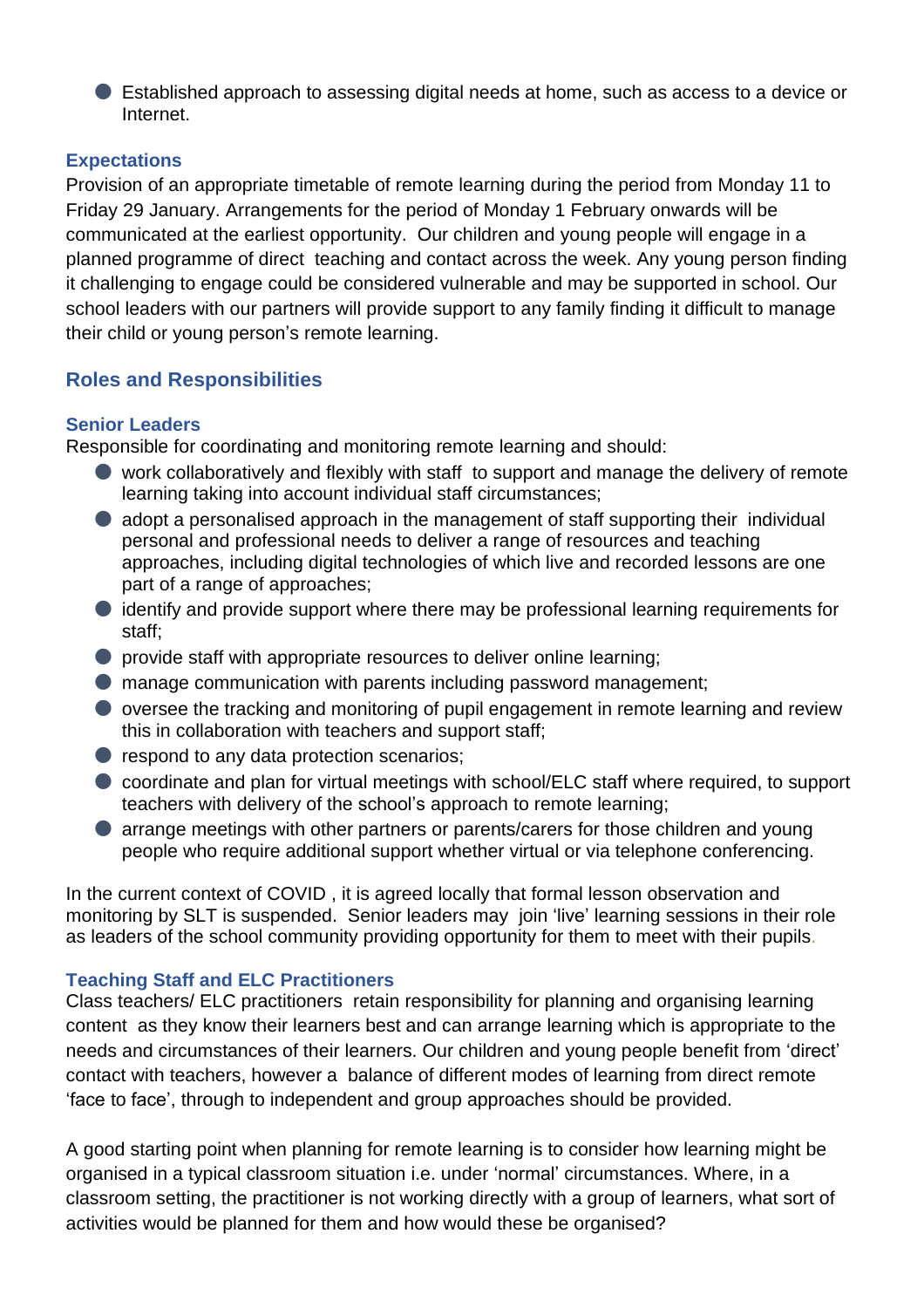This should include:

- a blend of different modes of learning from direct remote 'face to face', through to independent and group approaches;
- provision of online learning activities. This includes use ofon line resources such Ourcloud, Campus@wdc, Scholar, e-Sgoil, Campus@wdc West Os , EIS on line learning resources.
- provide advice to pupils/parents as to when the face to face contact is taking place; engagement times will be for a proportion of the day agreed as part of a timetable of learning
- assess learning and provide feedback;
- monitor the engagement of pupils, highlighting any concern about non engagement to their SLT.

Teachers should be supported in the management of any workload resulting from the change to remote learning and working from home / school. If a teacher or ELC practitioner is working in school while their pupils are learning at home this will restrict their availability to provide timetabled remote learning. If a teacher is unwell and is unable to support remote learning the SLT will review and manage this with the resources available to them.

Professional learning on the use of Google functions through Ourcloud platform to deliver remote learning is available by contacting [support@ourcloud.buzz](mailto:support@ourcloud.buzz) . Professional learning can be delivered to individuals, small groups or whole schools/ELC's.

#### **Support Staff**

Learning assistants, Pupil and Family Support Workers and Outreach workers play a key role in support for pupils and families and it is anticipated most establishments will continue to plan for this to continue in the school building and remotely. This support is vital as it helps learners to overcome barriers to learning and enables them to progress at their level. Often such support is in response to outcomes identified in a Child's Plan and is in keeping with the principles of GIRFEC. When support staff are in school or working from home, they will be expected to continue to support learners they work with using a mix of direct face to face online contact and through Ourcloud classroom. As with all support planning in educational settings, this will be directed and planned by the class/ELC teaching team and the role of the support member of staff clearly articulated to them and regularly supported and monitored.

All support staff should be supported in understanding and implementing safe on-line working practices and risk assessments for on-line and in school working shared with them. Establishments have varying numbers of staff and pupil needs and as such planning for inschool and virtual work will vary dependent on context. Establishments should apply fair and consistent approaches to staffing to meet service needs. Pupil and Family Support and Outreach workers should continue to engage with families; prioritising wellbeing and support needs in response to COVID. This engagement should be remote and not include house visits at this time. Where a member of support staff is in a period of self-isolation, they will be asked to assist with the remote learning and engagement.

#### **Young Children and Families**

At an ELC setting young children are not expected to engage in remote learning independently. For these children, "Learning at Home" replaces the terminology remote learning. Families will be encouraged to make use of the on line activities and face to face daily contact available. As young children are less independent in their learning, communication with parents and carers is vital to ensure that young children can access learning at home that is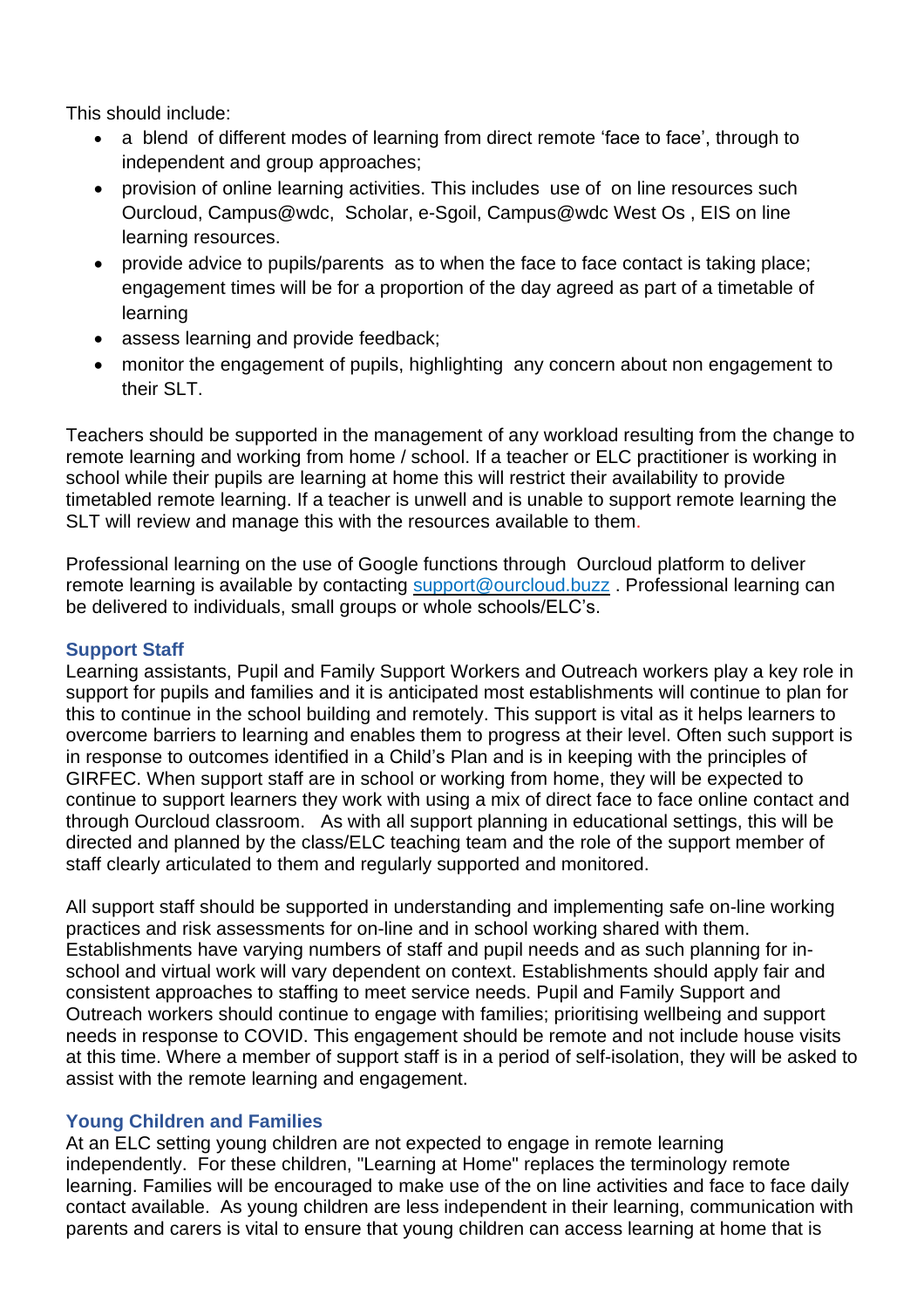available. Parents and carers should be aware of the protocol when they have been provided with a nursery Chrome book for use at home.

#### **Pupils and Parents/Carers**

Pupils should be expected to engage in the remote learning being provided by the school and they should complete their online tasks or assignments. Parents/carers should alert the school if their child is unable to participate in the remote learning. Parents/carers should be advised of the process for contacting school senior leaders, pupil and family support/pastoral care teams. Parents/carers and pupils should be aware of the protocol when they have been provided with a school Chrome book for use at home.

The provision of 'live' face to face remote learning should not be recorded by pupils or parents. Under GDPR recording is not permitted without the consent of everyone being recorded; teachers would need to give consent for filming.

# **Google Meet Protocol for Parents and Carers**

- Parents please ensure your child attends online Google Meetings that are scheduled with teachers.
- Please remind children to behave online in the same way as if they were in school.
- Please ensure other family members are out of camera shot and do not contribute to the video call.
- Please don't film any sessions on other devices; this is a safeguarding and GDPR issue.
- Please contact your child's school should you need support with helping your child with online learning

# **Google Meet Protocol for Learners**

- Learners should try to find a suitable quiet environment, for example, in a shared part of the house;
- Learners should behave online in the same way as if they were in school;
- Learners should not unmute when the teacher has muted the whole class, you should stay on mute until invited to speak;
- Learners are asked not to record or to capture/screen grab content from the video call as consent to record has to be given by everyone being recorded;
- Learners should always make sure they leave the Meet at the end of the session;
- Learners should ask their teacher if unsure about learning online just as you would in school.
- Recording of any learning session is not permitted, this is a safeguarding and GDPR issue.

# **Data Protection / Social Media**

All staff should act professionally and treat the virtual environment like a physical classroom / playroom. Only data which is appropriate to the learning experiences should be shared. Information which identifies a child's individual circumstances should not be shared. Please refer to the WDC Data [Protection](https://intranet.west-dunbarton.gov.uk/regulatory-regeneration/regulatory/legal/data-protection/data-protection-guidance/) Policy for further information.

For information on guidelines and standards of conduct by employees when using social media please refer to the WDC [Social](https://intranet.west-dunbarton.gov.uk/media/13578/social-media-policy.docx) Media - Policy